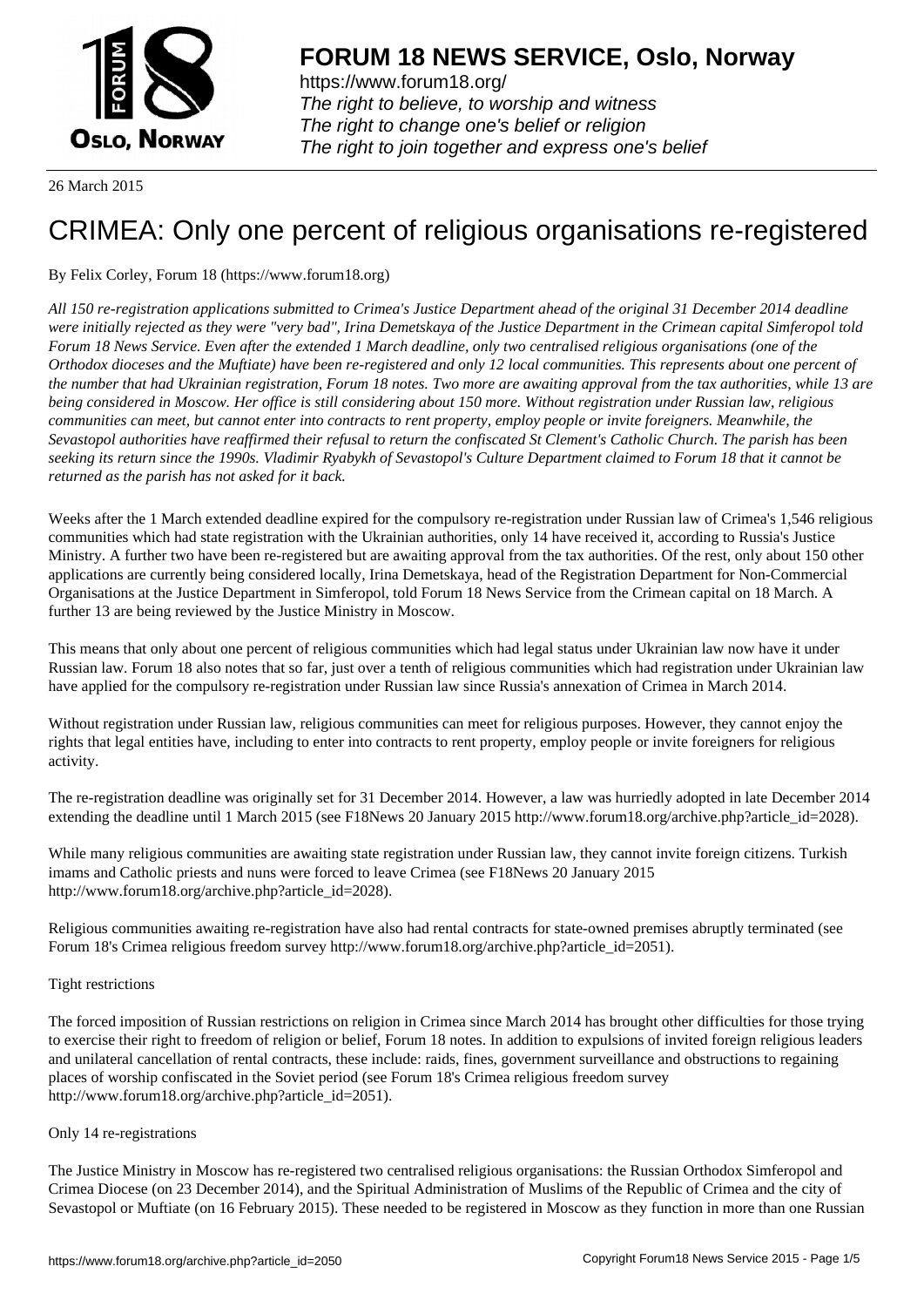In addition, the Justice Ministry website lists the 12 local religious communities re-registered by the Justice Department in Crimea as of 23 March. Nine of them were re-registered in late January, and three in February. Three are Jewish communities and the rest various Protestant communities.

As of 23 March, the Justice Ministry website lists no religious communities re-registered in the administratively separate city of Sevastopol.

## Effort and expense

certificate on 27 February.

The registration documents list the extensive range of documents religious communities wanting re-registration were required to submit. These included: each organisation's statute, two records of community meetings, and an official instruction, as well as a list of all the community members, a notarised copy, information on the "bases of the religious belief", and a letter of guarantee.

Religious communities have complained to the Crimean Human Rights Field Mission, a joint initiative of Russian and Ukrainian human rights defenders, of the effort and the expense of assembling all this documentation for re-registration applications.

Aleksandr Selevko, head of the Religious Affairs Department at Crimea's Culture Ministry in Simferopol, admits that the re-registration process has been chaotic and difficult for many religious communities. "We wrote several times to the Council of Ministers asking for a solution to these problems," he told Forum 18 on 25 March.

However, Lyudmila Lubina, Crimea's government-appointed human rights Ombudsperson, said that no religious community had complained to her about any difficulties over re-registration. "I admit that the re-registration procedure is much more difficult than in Ukraine," she told Forum 18 from Simferopol on 10 March. "It's the same whether it's a religious or commercial organisation."

### 150 initial rejections

About 150 re-registration applications were refused in the months up to the original re-registration deadline of the end of 2014, Demetskaya admitted to Forum 18. "The first sets of documents were very bad," she claimed, without specifying what had been wrong with them. "They were all corrected and resubmitted."

Among those initially returned were all twenty Jehovah's Witness applications, she said.

Also among those rejected the first time were the applications from the Catholic Church, whose Crimean parishes are part of the Odessa and Simferopol Diocese. They were rejected because some of the documentation was in Ukrainian. The Church resubmitted the amended applications to the Justice Ministry in Moscow on 21 January 2015, Bishop Jacek Pyl, assistant bishop of Odessa and Simferopol, told Polish Radio the same day.

13 under "expert analysis" in Moscow

A total of 13 religious communities have had their applications sent to Moscow for "expert analysis" by the Justice Ministry, Demetskaya told Forum 18. Nine are Catholic, two are Karaite, one is Augsburg Lutheran and one is Baptist. "The Ministry has to verify that they are religious organisations," she explained.

The Justice Ministry has six months to complete such "expert analyses", though Demetskaya said she expected them to be completed more quickly.

# Enforced adaptations

Several religious communities have had to restructure themselves in the hope of being able to gain re-registration under Russian law, Forum 18 notes.

While the three Russian Orthodox dioceses have remained part of the Kiev-based Ukrainian Orthodox Church of the Moscow Patriarchate, many Protestant congregations have voluntarily or involuntarily abandoned Ukrainian-based oversight bodies to join Russian structures. On 14 December 2014, representatives of Seventh-day Adventist congregations met in Simferopol to create a new Crimean Mission, separate from Church structures in Ukraine.

Only negotiations between the Holy See's Secretariat of State and the Russian Federation's representation to the Holy See allowed the Catholic Church to agree a new structure that the Catholics hoped would allow their parishes in Crimea to be able to gain re-registration. On 22 December 2014 a new Pastoral District of Crimea and Sevastopol was created within the Odessa and Simferopol Diocese "exclusively for administrative purposes". The Vatican appointed Bishop Pyl as Delegate of the new District, he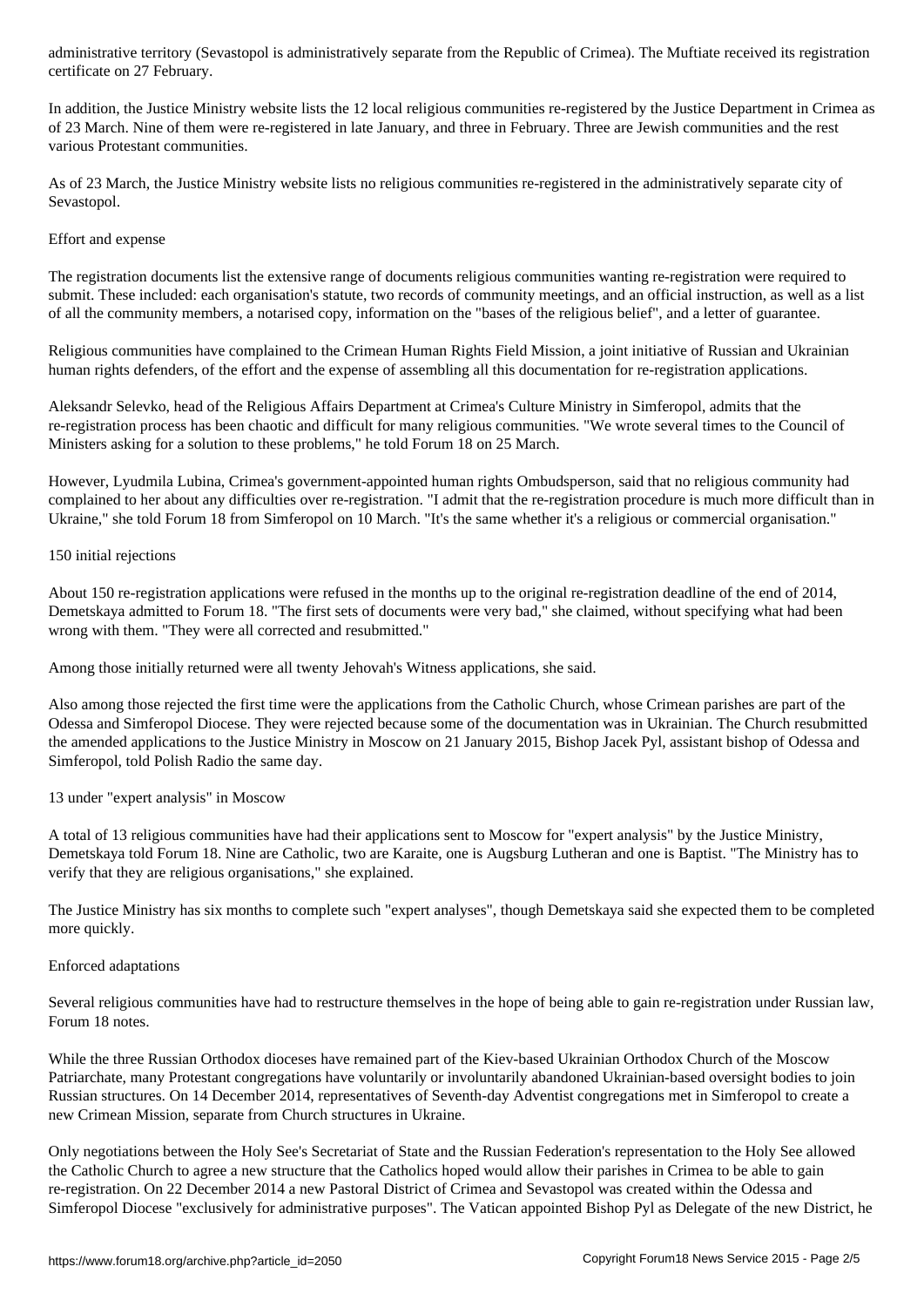However, the Pastoral District was refused registration as a centralised religious organisation in December 2014. Officials told the Catholics they would have to register three parishes first before they could then officially form a centralised organisation which could apply for state registration, Bishop Pyl noted.

## Eleven percent application rate

Demetskaya of the Justice Department put the total number of applications at about 320, though this includes the approximately 150 applications initially rejected twice. This means that in all, only about 170 religious communities applied for re-registration, about 11 percent of the total registered under Ukrainian law.

As of 1 January 2014, Ukraine's Culture Ministry noted that 1,409 religious communities in the then Crimean Autonomous Republic had state registration. Of these, 602 were Orthodox, 410 Muslim, 283 Protestant, 22 Catholic, 13 Jewish, and 79 others. A further 674 communities (the vast majority of them belonging to the Muftiate) functioned without registration.

In addition, the Ukrainian Culture Ministry noted that 137 religious communities in Sevastopol (an administratively separate city) had state registration. Of these, 73 were Orthodox, 37 Protestant, 8 Muslim, 4 Catholic, 2 Jewish, and 13 others. The Ministry recorded no unregistered communities in the city.

"I can't force communities to bring their documents," Demetskaya insisted to Forum 18. "But those that were lodged are all being considered. None have been refused."

Among those that did not lodge re-registration applications are communities of the Ukrainian Orthodox Church Kiev Patriarchate, she noted. Archbishop Kliment (Kushch), head of the Kiev Patriarchate's Simferopol and Crimea Diocese, told Forum 18 from Simferopol on 25 March that documents for the eight remaining parishes in Crimea are still being prepared.

"Automatically no longer regarded as a legal entity"

Demetskaya of the Justice Department stressed that any religious community that failed to lodge applications by the extended 1 March 2015 deadline "is automatically no longer regarded as a legal entity". She said she did not know what the tax authorities would do with such communities. She said that if any questions arise over the ownership of places of worship or other property, such communities will be able to assert their ownership through the courts. "Questions on property are not for me," she told Forum 18.

Asked whether religious communities which do not want to register or re-register can still function, Demetskaya initially pointed out that "religious groups" – with fewer than ten adult members – are not required to register under Russian law. Asked what would happen to larger communities continuing to function without registration, she eventually conceded to Forum 18 that they could continue with property owned by private individuals.

Religious affairs official Selevko also confirmed to Forum 18 that religious communities which do not get re-registration or do not apply for it can still function without legal status. "There will be no persecution of them," he insisted. "They can conduct services, but they can't rent premises."

All mosques under Muftiate?

In August 2014 the Muftiate feared that a new, apparently state-backed rival Muslim organisation – the Tavrida Muftiate - was designed to split the Muslim community. The new organisation took control of a mosque in Yevpatoriya. However, on 17 February 2015, Judge Antonina Lantratova of Yevpatoriya City Court ruled against the new organisation and upheld the rights of the Muftiate to the mosque, according to court records.

Despite these earlier fears, the Muftiate now appears to be about to receive a de facto monopoly on all mosques which will be registered.

Following the re-registration of the Muftiate itself, it is preparing to lodge re-registration applications for its more than 300 individual mosques and religious schools.

However, one of Crimea's Deputy Chairs of the Council of Ministers, Ruslan Balbek, told a visiting Turkish delegation in Simferopol on 25 March that all mosques in Crimea would be handed to the Muftiate and would be legally registered, according to local news agencies. The reason was "not to give sects the possibility to wage a struggle for places of worship". Balbek spoke of alleged earlier seizures of mosques by radicals, such as Wahhabis and members of the Hizb ut-Tahrir (https://www.forum18.org/archive.php?article\_id=170) movement.

No hope of property return?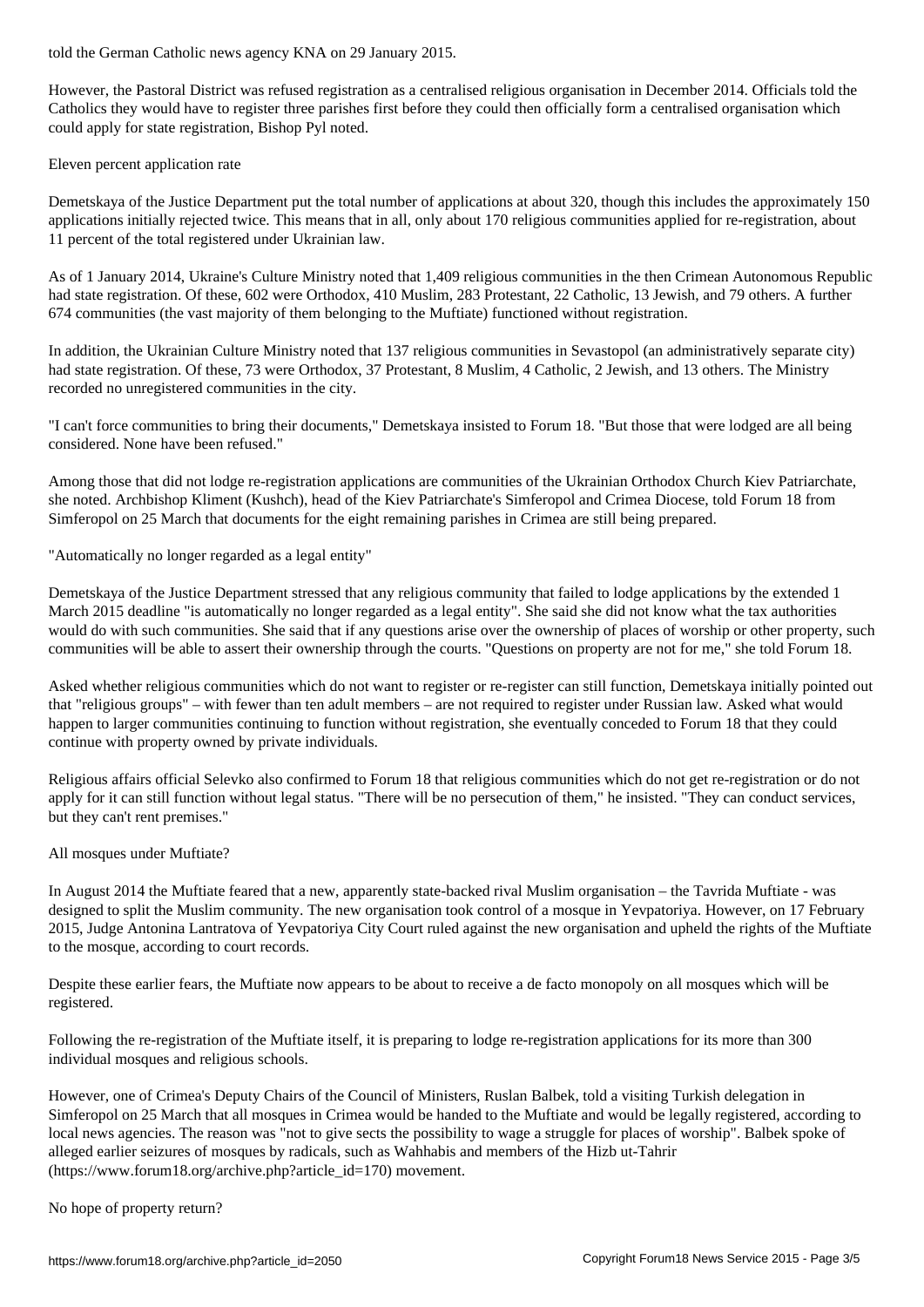Despite Russia's 2010 Law on the Transfer of Religious Property to Religious Organisations, the authorities in Sevastopol have recently reaffirmed their refusal to return the confiscated Catholic Church of St Clement's. The building – which was confiscated from the Catholics in 1936 – was later turned into the Friendship Cinema. It has been empty for more than a decade (see F18News 27 June 2014 http://www.forum18.org/archive.php?article\_id=1973).

Russia's 2010 Law has proved to be no guarantee that the restitution process will be easy or unchallenged, or indeed that religious property confiscated during the Soviet period will be returned at all (see F18News 31 May 2014 http://www.forum18.org/archive.php?article\_id=1961).

St Clement's parish – which currently meets in a converted flat - has repeatedly tried to regain its former church. A Christmas service was held on the street outside the building on the evening of 24 December 2014.

Sevastopol's Culture Department is not prepared to return the church to the congregation, Dmitry Garnega, head of the newly-established Sevastopol Kino, which manages on behalf of the city all its cinemas, told the local ForPost news website on 23 March. He said his agency is planning to renovate the building – of which, he added, the roof is leaking - and re-open it as a children's cinema soon.

Garnega told Radio Free Europe's Crimean Service on 6 March that as 70 percent of the building had been destroyed during the Second World War and been rebuilt as a cinema, it should not be returned to the Catholics. He pointed out that the parish had lost its attempts to regain the building through the local courts even as far up as the Ukrainian Supreme Court in Kiev.

However, an unnamed local lawyer told Radio Free Europe that as Russian law is clearer than Ukrainian law on the issue of return of confiscated religious property, it might now be easier for the Catholics to regain their property.

Aleksandr Litvinenko, head of Sevastopol's Culture Department, was unable to speak to Forum 18 on 25 March as he had visitors, an official told Forum 18. She insisted that the issue of the future use of the cinema "is not within the competence of the Culture Department".

Vladimir Ryabykh, head of the Nationalities Section of Sevastopol's Culture Department, claimed that the church cannot be returned as the Catholic parish has not asked for it back. "I recently had a meeting with the priest Fr Anatolij Klak, but he isn't a citizen," Ryabykh told Forum 18 from Sevastopol on 25 March. "If a group of citizens submit an appeal we will consider it. Everything will be done according to procedure."

Following the rejection of their suits through the Ukrainian courts, the parish lodged a case against the Ukrainian government at the European Court of Human Rights (ECtHR) in Strasbourg (Application No. 22607/02) on 6 November 2000. The ECtHR sought a response from the Ukrainian government in October 2008 without receiving any reply (see F18News 27 June 2014 http://www.forum18.org/archive.php?article\_id=1973). No reply has been received and no admissibility decision has been made, an ECtHR spokesperson told Forum 18 on 24 March 2015.

In contrast to the Catholic parish, on 23 July 2014 the Crimean Council of Ministers issued a decree returning the confiscated Kenasa (synagogue) in Simferopol to the Karaite community, according to its website. A handover ceremony was held at the building the same day.

The Kenasa – located on Karaim street in Simferopol – was opened in 1896 but forcibly closed it in 1930. The community had been seeking its return since 1992. Officials began responding to these demands in summer 2014 (see F18News 27 June 2014 http://www.forum18.org/archive.php?article\_id=1973).

# Building plots threatened?

The Kiev Patriarchate has been alarmed by a 5 February letter from Gennady Bakharev, head of Simferopol city administration, that asked for the church to "voluntarily give up" the site of 0.49 hectares (1.2 acres) it had been allocated in April 2013 to build a new cathedral. The letter – seen by Forum 18 – explained that the site was needed for housing for the military and their families, and came at the request of the FSB security service. Archbishop Kliment noted to Forum 18 that this issue has not yet been resolved.

Similarly, the Muftiate has insisted that the site for a future Cathedral Mosque for Simferopol must not be revoked. On 12 February, one of the Deputy Muftis, Ayder Ismailov, rejected calls by some politicians to take back the site, the local QHA news agency noted. He pointed out that community members had already collected 180,000 stones towards its construction. The city authorities allocated the site to the Muftiate in 2011. (END)

Reports on freedom of thought, conscience and belief in Crimea can be found at http://www.forum18.org/Archive.php?query=&religion=all&country=86.